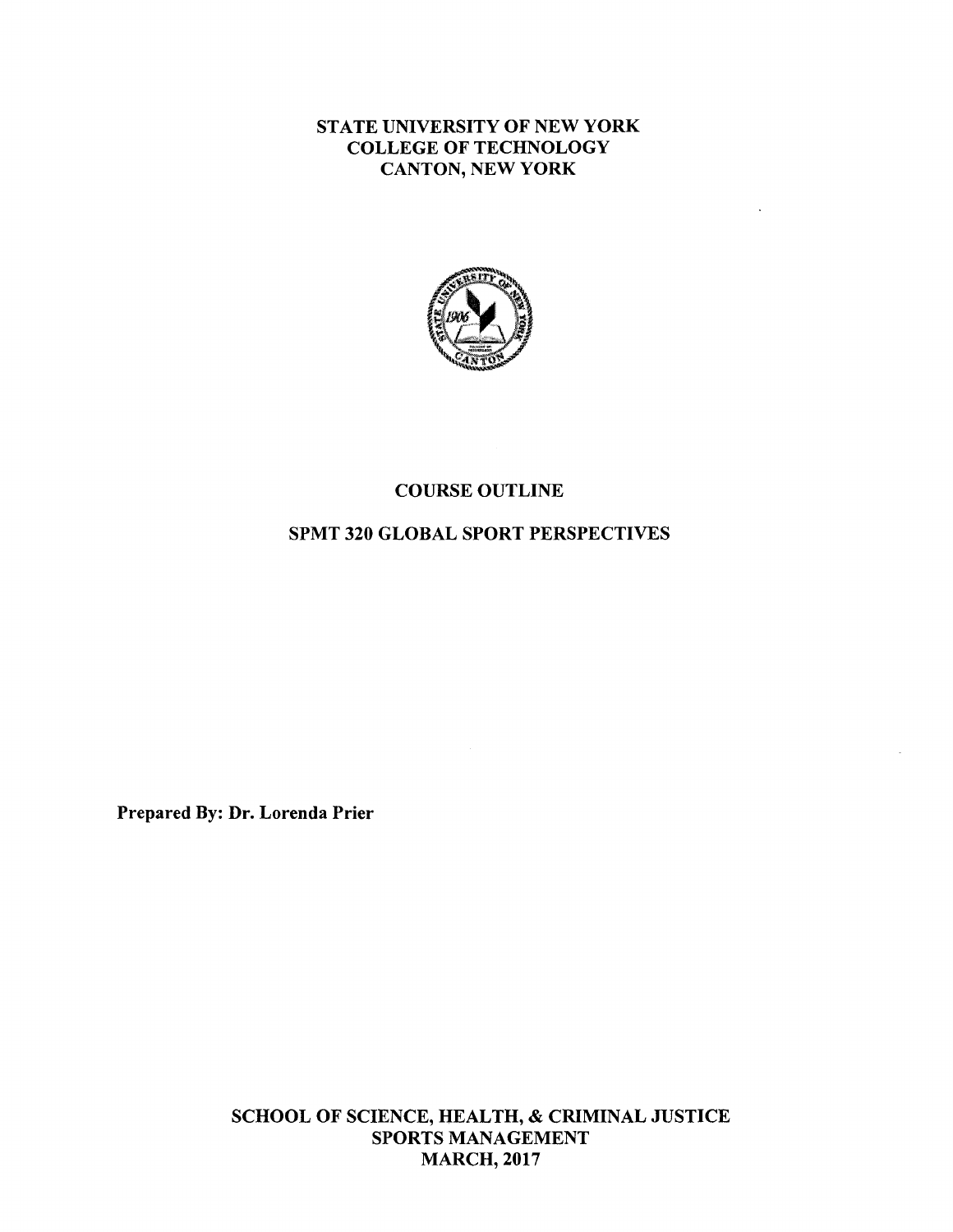- **A. TITLE:** Global Sport Perspectives
- **B. COURSE NUMBER:** SPMT 320
- **C. CREDIT HOURS:** 3
- **D. WRITING INTENSIVE COURSE:** No
- E. **COURSE LENGTH:** 15 weeks
- **F. SEMESTER(S) OFFERED:** Spring,

# **G. HOURS OF LECTURE, LABORATORY, RECITATION, TUTORIAL, ACTIVITY: 3 HOURS LECTURE PER WEEK**

# **H. CATALOG DESCRIPTION:**

Global sport study introduces students to structure and critical issues of the sport business environment from a global perspective. International sport governance, globalization of professional sport, international sports mega-events, and global media technology will be assessed to recognize trends and create sport management strategy. The impact of social changes and global market expansion will be demonstrated in a review sport culture, and commerce.

## I. **PRE-REQUISITES/CO-REQUISITES:**

a. Pre-requisite(s): Junior or senior standing in SPMT program or permission of instructor b. Co-requisite(s):

## **J. GOALS (STUDENT LEARNING OUTCOMES}:**

By the end of this course, the student will be able to:

|                                                                                  | <b>Linkage of CSLO</b>                                                                                                                    |                                                                                     |
|----------------------------------------------------------------------------------|-------------------------------------------------------------------------------------------------------------------------------------------|-------------------------------------------------------------------------------------|
| <b>Course Student Learning Outcome</b>                                           | <b>To Program SLO</b>                                                                                                                     | <b>To Institutional SLO</b>                                                         |
| a. Assess corruption and critical<br>issues in international sport<br>governance | 3. Critical Thinking<br>5. Leadership<br>Application<br>6. Morals & Ethics<br>in Sports<br>Management                                     | 2. Critical Thinking<br>3. Foundational<br>Knowledge<br>4. Social<br>Responsibility |
| b. Analyze the socio economic<br>impact of sports mega-events                    | 1. Professional<br>Competencies<br>2. Application of<br>Knowledge &<br>Skill<br>3. Critical Thinking<br>4. Communication<br><b>Skills</b> | 2. Critical Thinking<br>3. Foundational<br>Knowledge<br>4. Social<br>Responsibility |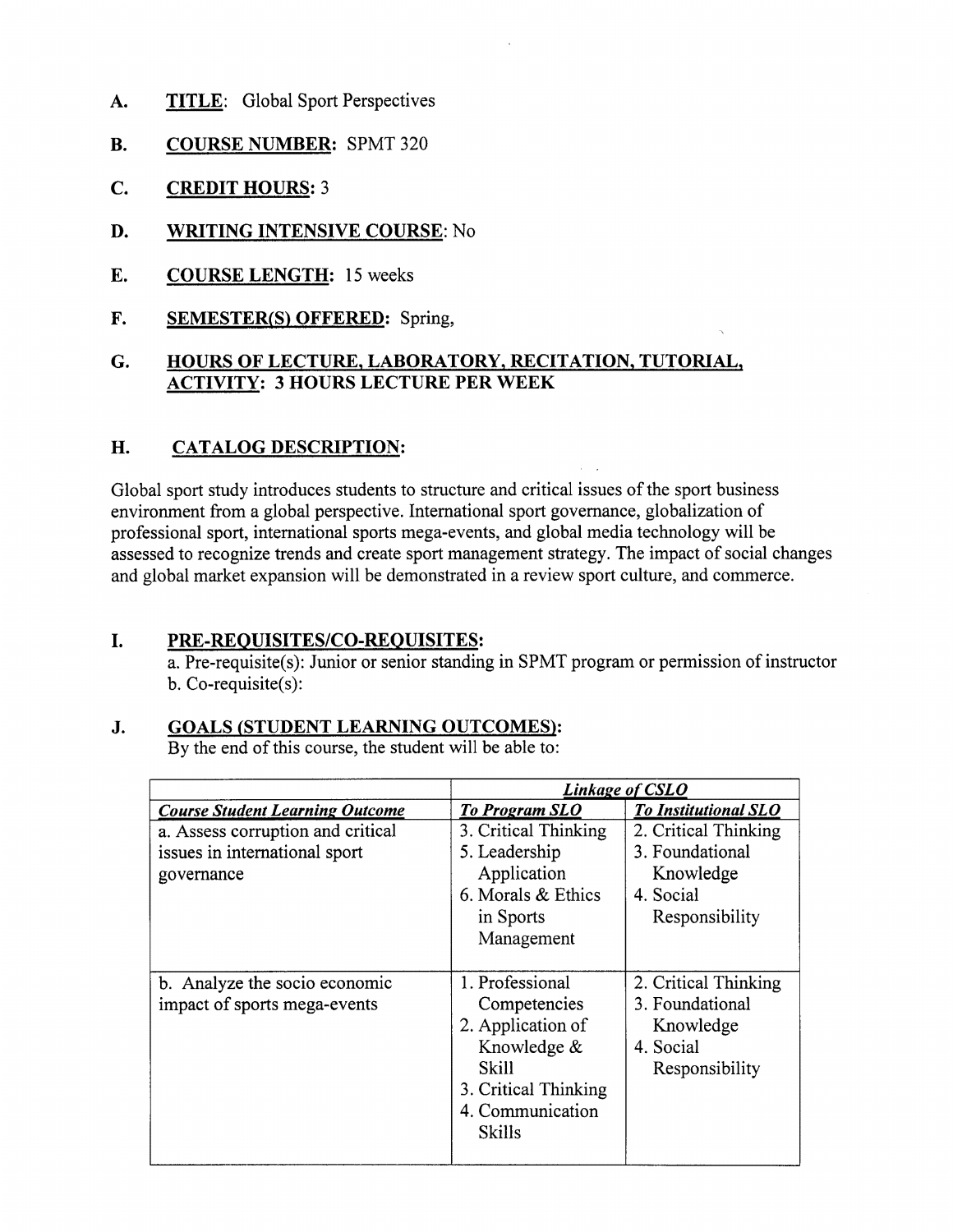| c. Assess trends in the globalization | 1. Professional      | 1. Communication     |
|---------------------------------------|----------------------|----------------------|
| of professional sport to create       | Competencies         | <b>Skills</b>        |
| managerial strategies                 | 2. Application of    | 2. Critical Thinking |
|                                       | Knowledge &          | 3. Foundational      |
|                                       | <b>Skill</b>         | Knowledge            |
|                                       | 3. Critical Thinking | 4. Social            |
|                                       | 4. Communication     | Responsibility       |
|                                       | <b>Skills</b>        |                      |
|                                       | 5. Leadership        |                      |
|                                       | Application          |                      |
|                                       | 6. Morals & Ethics   |                      |
|                                       | in Sports            |                      |
|                                       | Management           |                      |
|                                       |                      |                      |
| d. Evaluate the outcomes of global    | 1. Professional      | 2. Critical Thinking |
| media and technology                  | Competencies         | 3. Foundational      |
|                                       | 2. Application of    | Knowledge            |
|                                       | Knowledge &          | 4. Social            |
|                                       | Skill                | Responsibility       |
|                                       | 3. Critical Thinking |                      |
|                                       | 6. Morals & Ethics   |                      |
|                                       | in Sports            |                      |
|                                       | Management           |                      |
| o                                     |                      |                      |

# **K. TEXTS:**

Schulenkorf, N., & Frawley, S. (2016). *Critical Issues in global sports management.* Routledge.

Whitson, D. & R. Gruneau, (2006). *Artificial Ice: Hockey, Culture, and Commerce.* Toronto: Garamond.

#### **L. REFERENCES:**

Leonardsen, D. (2007). Planning of Mega Events: Experiences and Lessons. *Planning Theory & Practice,* 8(1), 11-30. doi:10.1080/14649350601158105

Li, MacIntosh, & Bravo, (2012). *International Sport Management.* Champaign, IL: Human Kinetics.

- Lincoln, A. & Tomlinson, A. (2017). *Understanding International Sport Organizations.*  Routledge.
- O'Reilly, N., Heslop, L., & Nadeau, J. (2011 ). The sponsor-global event relationship: a business-to-business tourism marketing relationship? *Journal of Sport & Tourism,*  16(3),231-257. doi:10.1080/14775085.201 l.635009
- Ratten, V. (2011). Practical implications and future research directions for international sports management. *Thunderbird International Business Review, 53(6),* 763-770. doi: 10.1002/tie.20451